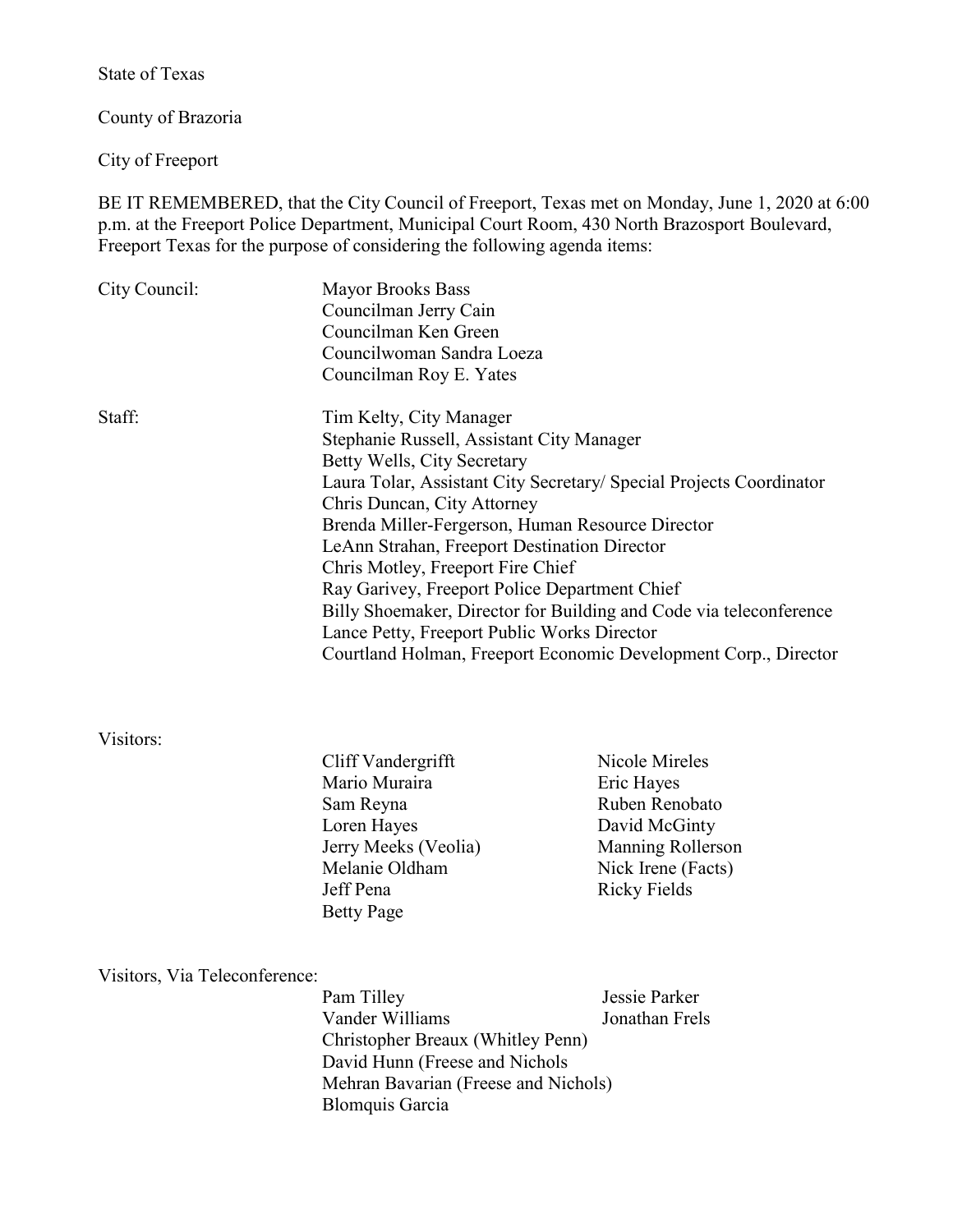### **Call to order.**

Mayor Brooks Bass called the meeting to order at 6:00 p.m.

#### **INVOCATION AND PLEDGE OF ALLEGIANCE**:

Invocation and the Pledge of Allegiance was conducted by Mayor Bass.

#### **JOINT MEETING WITH PLANNING AND ZONING COMISSION:**

#### Call Open of Meeting

Nicole Mireles, Chairperson for the Planning and Zoning Commission opened the Joint Meeting at 6:05.

#### Discuss and take possible action by the Planning Commission regarding creation of DT-1 ZONE

Mayor Bass said that his understanding of this meeting is to continue discussing in an open and transparent fashion. Planning and Zoning has had two meetings, one Public and one Regular Meeting.

Nicole Mireles said that she would rather see the new Zoning go to 5<sup>th</sup> Street and not to 8<sup>th</sup> Street. She also said that it is unclear to her about the residents that live in the Downtown area. She asked if we can offer the people a dual building living? She said which they live in the back of their business and have their business in the front of the building. She said that she is unclear on the "grandfathering" of the building owners downtown.

City Manager Tim Kelty said that Legal Nonconformance is if someone has a residential property for themselves, or they are renting their building as a residential property, and if they are living on the first floor they can continue living there indefinitely or rent indefinitely. He said if the building becomes vacant, they can put this property up for lease and continue as a residential property. If they decide to sell, the buyer may continue to use the property as a residential unit. He said that the only way to lose their legal nonconformance is if the property becomes vacant, and they do not list it as residential property, and it stays vacant for six months. Or if they allow a commercial business to move into the property.

Nicole Mireles asked about the dual if you have residential in back, and business is in the front. Mr. Kelty said if someone has a residential property and they want to use a portion of the building for a business then they can do this. If the building is not residential when and if this zoning passes, then it cannot be changed to serve as a residential purpose. Nicole Mireles asked if she is going to open a business, she will not be allowed to put a residential property in the building if one does not exist there now. City Manager Tim Kelty said that this is correct if this ordinance is adopted. He said that the purpose for this ordinance is to create more retail and commercial downtown, he said the more retail and commercial there will be more pedestrians downtown to shop. Nicole Mireles asked if there are businesses on the first floor this will allow for offices downtown as well. Tim Kelty said that yes there can be businesses on the first floor if they are there now, they can continue.

City Attorney Chris Duncan said anything that the building is used for now can be used forever. He said this will change if you stop using it for the original use for more than six months. If it is after six months, then the new rules will apply.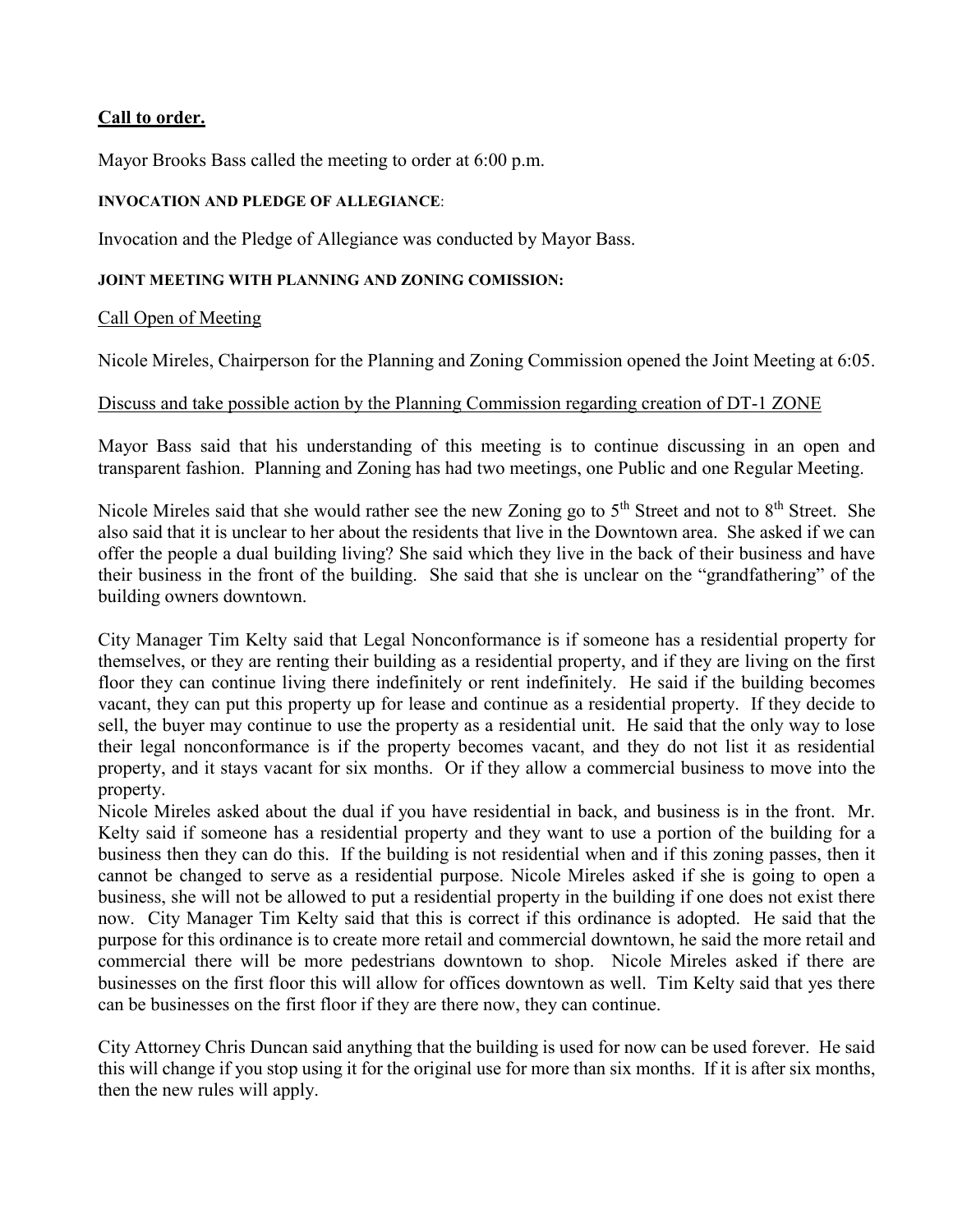Cliff Vandergrift said that he now agrees that something needs to be done downtown, he said that in the beginning he was very critical of this zoning. He said that we must develop something. Mr. Vandergrift said that he has heard that some building has begun. He said right now this is not a downtown district.

Andrew Dill said he thinks this is a good idea, rather it is at  $5<sup>th</sup>$  Street, or  $8<sup>th</sup>$  Street. He said that he has walked downtown, and this is a walkable area. He said that he is for it.

Councilman Ken Green said that he agrees with what is being said. He said that it appears to him that the people who are in downtown will be able to control their own destiny and be a part of the future as the businesses will rise the price of the property, and the property owners will get the benefit.

Eric Hayes said that they were split on the line. He said that this ordinance is to cure a problem with downtown parking. His concern was expanding it past 4<sup>th</sup> Street, he said that if you go to the downtown district from 5<sup>th</sup> Street you get into residential housing. He said this area is already congested with parking. If you include more businesses, this may cause more problems for parking. He said for the safeguards, he believes everyone is protected if they continue their use.

Councilwoman Loeza said that she is for this, she feels that this is definitely a good idea.

Mayor Bass asked Attorney Chris Duncan if the State Legislature allows this item to be open to citizens comments? Chris Duncan said that is does, but Council is having a Public Hearing it will be more appropriate to address it at that time.

Melanie Oldham asked if the Marina is in or out of this plan? Mayor Bass said that if Planning and Zoning wants to make modifications to the zoning ordinance then they can do so through a motion.

On a motion by Cliff Vandergrifft, to approve Zoning Ordinance as written and seconded by Andrew Dill, with all present voting 2-2. Nicole Mireles and Eric Hayes voted "Ney".

Mayor Bass advised that the Planning Commission discuss and comment on this item because the Planning and Commission Board did not do this once the motion was made.

Nicole Mireles said again that she has concerns with going to 8<sup>th</sup> Street.

Andrew Dill said that the reason they are going so far is the rail line property, he said that there is potential of the city getting this land. He said that he has talked with a few owners in downtown, and they are ready for the value of their property to increase.

Mayor Bass asked if there is any further questions or comments on the motion that has been made? He asked if there is a compromise between them to present a motion?

Eric Hayes said he believes to line needs to be drawn at 5<sup>th</sup> Street.

Cliff Vandergrifft said that he would like to rescind his motion at this time.

Nicole Mireles said that the original map showed the Marina, and the map now does not show the Marina. Councilman Green said looking at how the map is drawn out, he said that he sees the waterfront, Barons Place, and adjacent to it the Gore Property. He asked why this is not in the new Zoning? Billy Shoemaker showed Mr. Green the boundaries that were being discussed.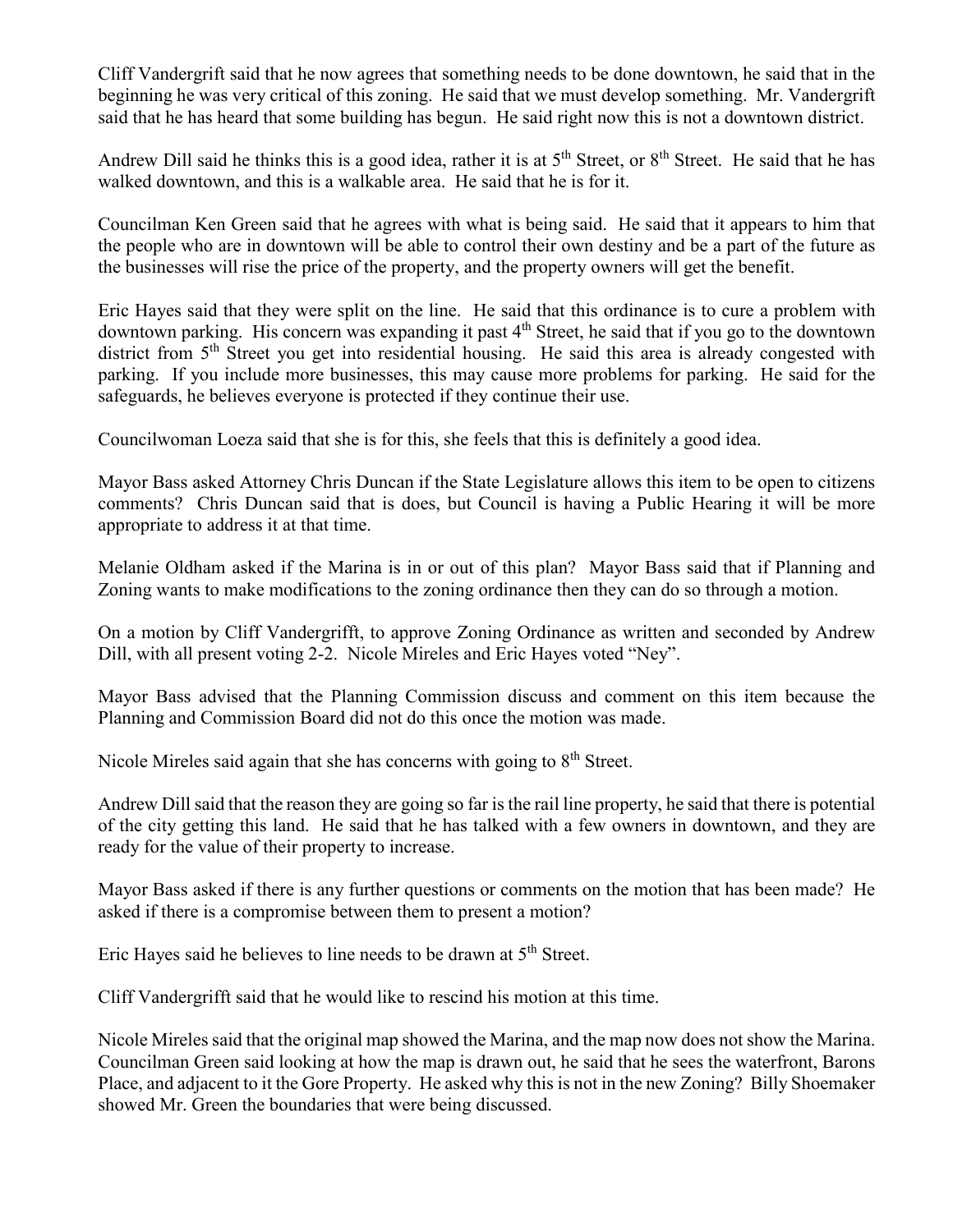Andrew Dill asked what the rational was for taking out the waterfront. City Manager Tim Kelty said the reason for this being removed is that the legal description in the ordinance itself did not include that area of the waterfront. He said that he did not want to have a map that did not match the legal description.

On a new motion by Andrew Dill, to approve Zoning Ordinance as presented with the change of the Southern boundaries reduced from the from  $8<sup>th</sup>$  Street to  $5<sup>th</sup>$  Street, and to include the Northern Boundary extended all the way east along the waterfront to Pine street, and seconded by Eric Hayes, with all present voting "Aye" 4-0 the Planning and Zoning Commission approved the DT-1 Zone for City Council consideration.

## **ADJOURN PLANNING AND ZONING COMMISSION.**

On a motion by Eric Hayes, seconded by Cliff Vandergrifft, with all present voting "Aye", Nicole Mireles adjourned the meeting at 6:39 PM.

### **Citizen's Comments**

Ricky Fields spoke to Council with his concern for the property at 23 North Ave F. He said that Brazoria County agreed to rebuild his property, but the issue is the City requires a garage and the County said that they will meet halfway with a carport. He asked Council if this is something that can be done? He also asked why must there be a garage. Mayor Bass assured Mr. Fields that he and the City Manager have been in contact with Nancy from Brazoria County Community Development, and this will be fixed somehow.

Manning Rollerson told Council that he comes today to address the issue of deep wounds. He said that he served our country with honor. Mr. Rollerson said that all men are created equal. He said that we need closure, and the video needs to be released. He also said that his daughter lives in the apartments behind the Minute Market, he said that in the summer she has no A/C and in the winter, there is not heat, and her bathtub is falling through the floor. He said that he has come to the city with this issue and nothing has been done, she has six kids. He said that he does not see any change in the city. He said we must live as brother and sisters, and we are still Freeport strong.

### **PRESENTATIONS/ANNOUNCEMENTS: Announcements by Mayor, City Council and/or Staff**

### Emergency management briefing COVID-19.

Freeport Fire Chief, Chris Motley said that Sectrac is working as it should now. He said that Sectrac is part of the State side working with the hospitals, Ambulance Services, and medical fields planning for particular events, pandemics to active shooters or delivery of medicine to the field or the hospital. They oversee the delivery of supplies. Chief Motley said that we had one reported COVID-19 as positive through the Brazoria County Health, and one reported through Brazosport Memorial to the Infection Control Officer. Chief Motley said that they have enough HEPA filters that should take them through the rest of the year. Surgical masks have arrived as well. He said that he wanted to thank some local businesses that stepped up and helped with supplies when this pandemic began. Grapevine in Lake Jackson, Evco, CVS and an Angleton Volunteer EMS, his church St. Lutheran out of Conroe donated some N95 mask. Chief Motley said that TCEQ will be in the area doing some air monitoring by helicopter. The helicopter will be flying very low and hoovering. Mayor Bass said that he wants to make sure the residents are aware. Today is the first day of hurricane season, and this will last until after Thanksgiving. He said to secure items and get a plan in order. Mayor Bass asked if we have a shelter in place, Chief Motley said this is in Bell County. Chief Motley said that the National Guard will have a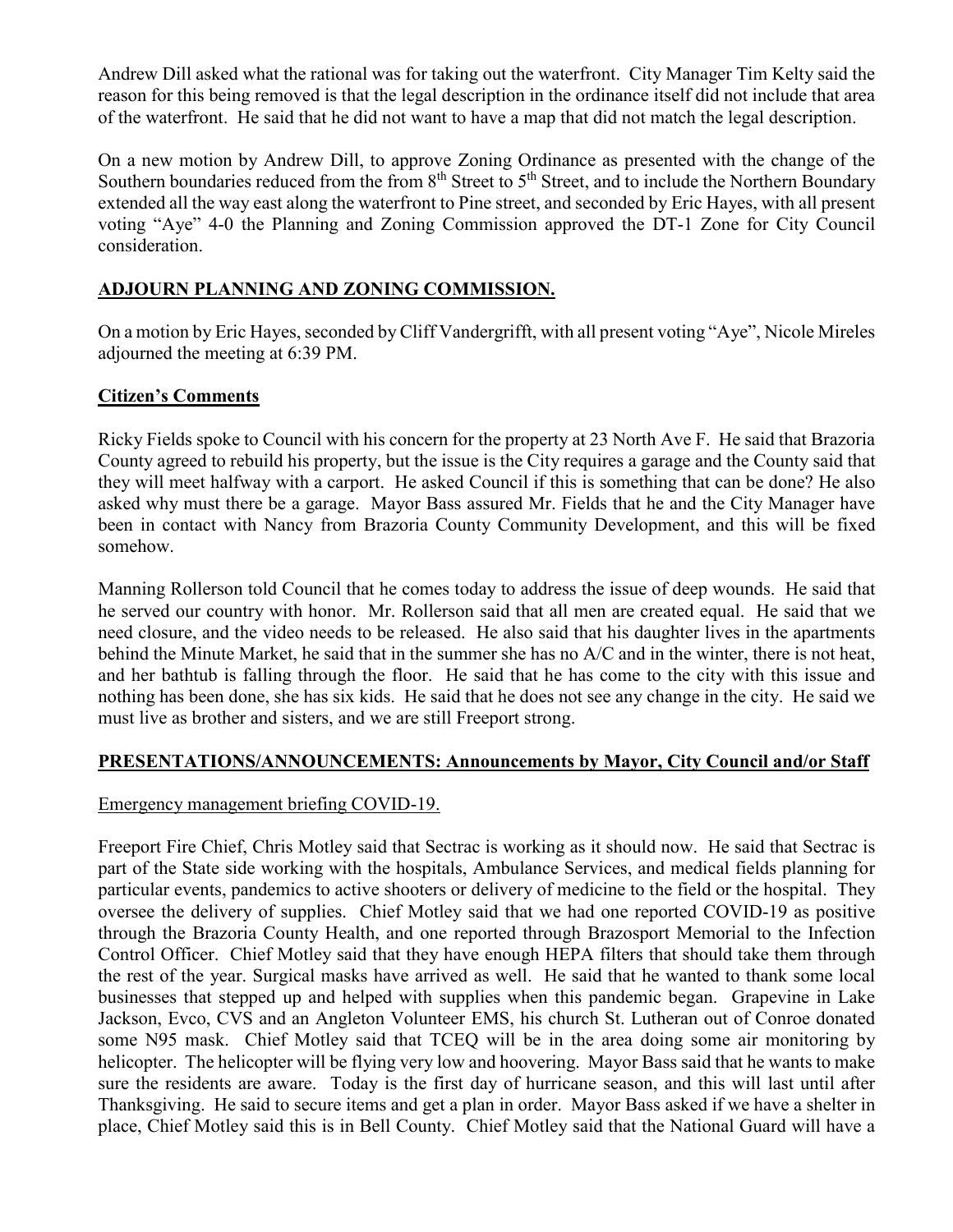free COVID-19 testing site in Freeport. He said that you can register online, call in or just drive up. Councilman Yates asked when the helicopters will begin, Chief Motley said they have begun, and this will end June 30.

City Manager Tim Kelty said that Friday the Rec Center will open to members only. He said that the Golf Course is open to everyone, but the golf carts are single person use only, except for family members. The museum will open on Friday as well this will require social distancing. Mr. Kelty said that City Hall will open on Monday. He said that he wants to point out that we are not over the virus, the numbers are still increasing with active cases and new cases per day are up.

Mayor Bass announced again that Freeport Police Chief Garivey was awarded with one of the top 100 officers of the year through the 100 Club.

Freeport Police Chief Ray Garivey thanked the Mayor, his officers and the City of Freeport. Ray Garivey said that the Police Department is opened back up, but they are still practicing social distancing, wearing the face mask and doing their best to protect themselves as well as the citizens that they come in contact with. He said that the jail has remained operational. He said that the PD has the equipment that is needed, with thanks to the EMS/Fire Department. Chief Garivey said that there has been issues at the beach. He said that they are trying to remind people to social distance. He said that park equipment is still closed. Mayor Bass said that he has received numerous complaints on the noise complaints. Chief Garivey said that the person complaining can file a complaint against the violator. He said that they try to issue a warning first.

#### Whitley Penn Audit Presentation for Fiscal Year 2018-2019. And consideration of Engagement Letter to conduct audit for FY2019-2020.

Assistant City Manager Stephanie Russell said that the 2018-2019 Audit is on the City's website and is available for anyone to look at.

Christopher Breaux, with Whitley Penn presented to council the Audit Presentation for Fiscal Year 2018- 2019. Mr. Breaux said that the Audit was completed in March of this year. Mayor Bass asked what the City scored overall, Mr. Breaux said that staff has done a wonderful job, kudos to the Assistant City Manager, the City Manager and all the finance staff. There were no questions from council on this presentation.

Mayor Bass asked Stephanie Russell about the future readjustments for the potential fees for the water and sewer. Ms. Russell said this is something that will be brought before council for next year's budget. Mayor Bass asked if this is passed then it will decrease the need for general revenue transfer to maintain this fund. Ms. Russell said this is correct.

Assistant Stephanie Russell presented to council the Engagement Letter to conduct the audit for FY2019- 2020. She said that this will begin in July of 2020. Ms. Russell said that the fee to conduct the audit is the same as last year. Mayor Bass asked if the fee to conduct the audit is \$45,000, Ms. Russell said yes.

On a motion by Councilwoman Loeza, seconded by Councilman Green, with all present voting "Aye" 5-0 Council unanimously approved Engagement Letter with Whitley Penn to conduct audit for FY2019- 2020.

Freese and Nichols Presentation for the Wastewater Treatment Plant.

This item was moved further down the agenda, because the presenter was not available at this time.

# **REGULAR SESSION**

Consideration and possible action on the approval of City Council meeting minutes from May 18, 2020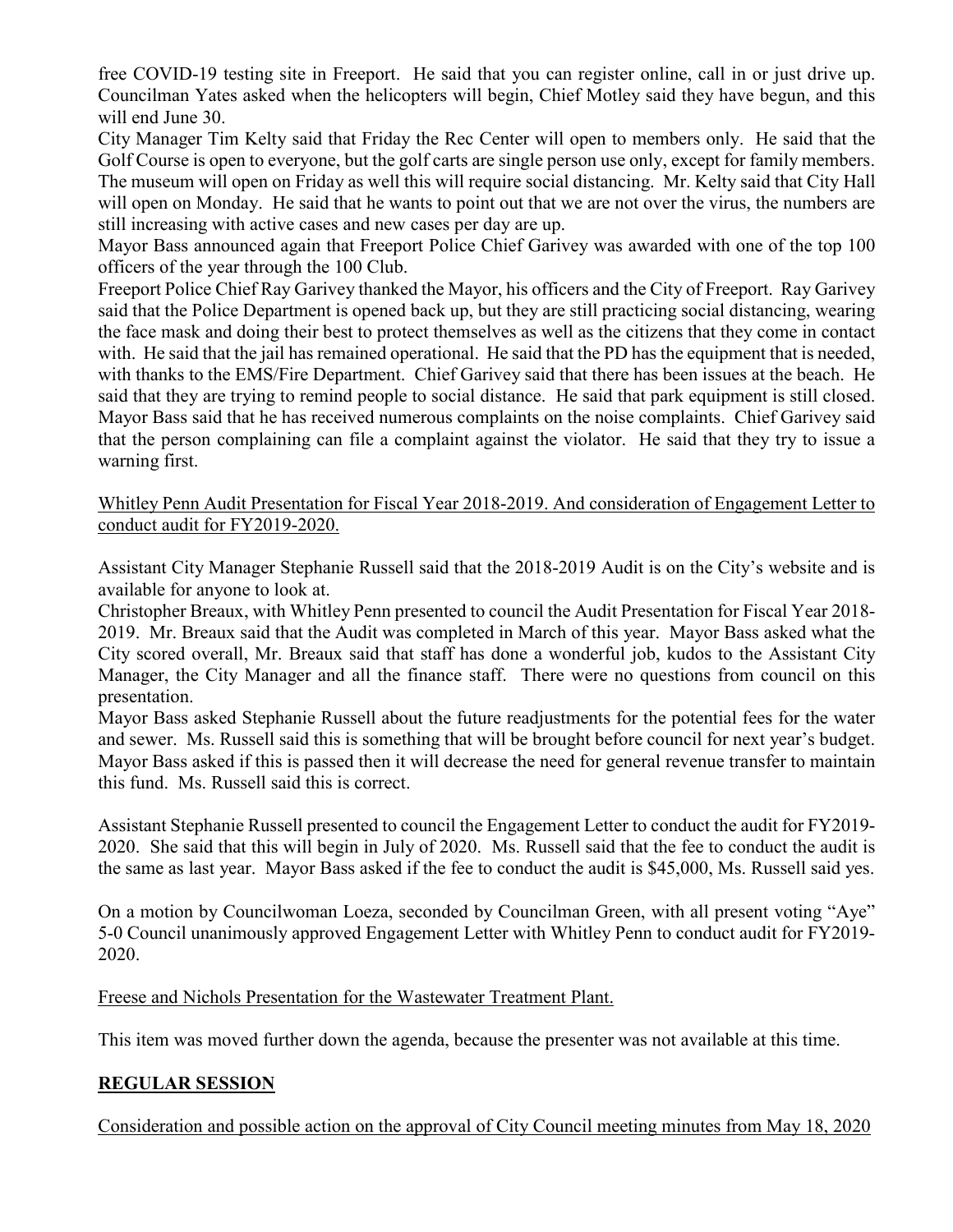On a motion by Councilman Cain, seconded by Councilman Yates, with all present voting "Aye" 5-0 Council unanimously approved the meeting minutes from May 18, 2020.

Item number five was moved by the Mayor to later on the agenda.

## Consideration and possible action awarding Request for Proposals (RFP) #2004 for financial software to Tyler Technologies.

Assistant City Manager presented to council Request for Proposals (RFP) #2004 for financial software to Tyler Technologies. Ms. Russell said that staff issued an RFP for an Integrated Municipal Financial Software System. Ms. Russell said that when the City went out for the RFP, we got two proposals back, and staff feels that Tyler Technologies was the most qualified. This is currently the company that the city uses, but the proposal is for the new upgraded version which is called Incode 10. She said that the transparencies function are more than what the city currently has. Mayor Bass asked if she could give an example of the transparencies that the public could view online. Ms. Russell said the check registers will be put up online to where to public to view. She said that the cost to migrate over will be \$164,590. She said that this will not begin until next budget year. Mayor Bass asked if the new system will still be viable in five years, or will it be obsolete? Ms. Russell said that there are updates and updated version to make sure you are current.

Melanie Oldham said that she thinks the financial software is well worth the money. She asked if this will help keep the finances from the City and the EDC separate and clear to the public? Ms. Russell said yes, but even now these are done by fund accounting, so they are separate by funds.

On a motion by Councilman Green, seconded by Councilman Cain, with all present voting "Aye" 5-0 Council unanimously approved awarding Request for Proposals (RFP) #2004 for financial software to Tyler Technologies.

### Freese and Nichols Presentation for the Wastewater Treatment Plant.

David Hunn with Freese and Nichols presented to council the Presentation for the Wastewater Treatment Plant. Mr. Hunn presented to council an overview of the treatment plant. He presented a summary of the risk-based assessment and review of the estimated cost of the proposed improvements.

Councilman Yates asked Mr. Hunn if there is room down at the wastewater plant to build the new plant? Mayor Bass asked if we build next to the current plant will we still have an operational wastewater treatment plant as the new one is being built? Mr. Hunn said yes.

City Manager Tim Kelty asked what is the time frame of building a new steel plant? Mr. Hunn said about eighteen months to two years. Roy Yates asked about the timeframe for a concrete plant. Mr. Hunn said that it will take a little longer that two years. Mr. Yates asked if the concrete plant would help the smell? Mr. Hunn said there would be no difference in the smell.

Consideration and possible action approving Resolution No. 2020-2630 to approve submission to the GLO Beach Maintenance Reimbursement (BMR) Program. And designating the Assistant City Manager as the official with full authority to act for the purposes of the program.

Assistant City Manager, Stephanie Russell presented to council Resolution No. 2020-2630 to approve submission to the GLO Beach Maintenance Reimbursement Program (BMR) and designating the Assistant City Manager as the official with full authority to act for the purpose of the program. Ms. Russell said that this is an annual contract that each year the city applies for reimbursement from the General Land office to maintain Bryan Beach. Ms. Russell said to date the city has received of \$69,000 in reimbursement from the program.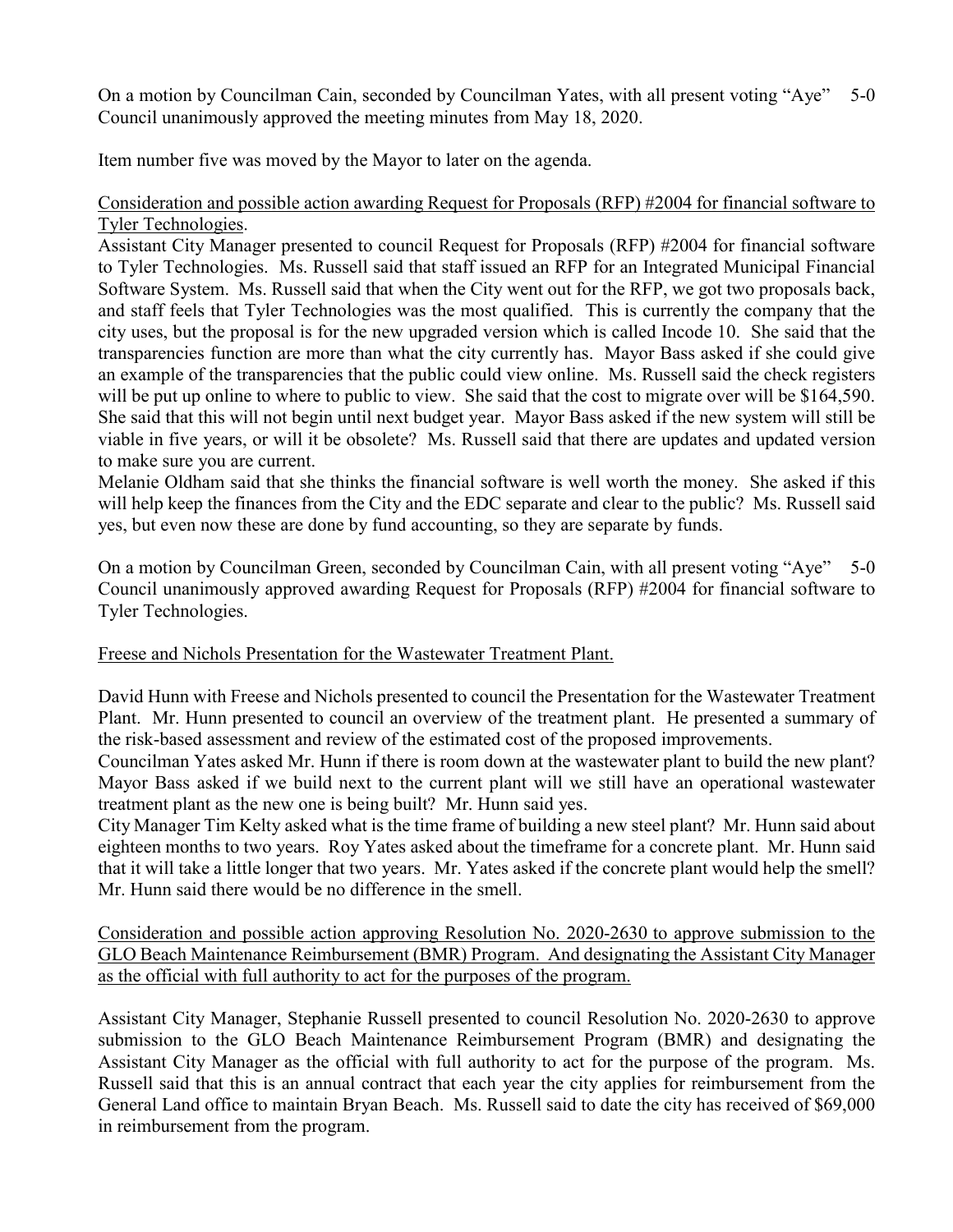Mayor Bass asked if there is any variable to request to receive more money per year? Ms. Russell said that most that we can receive is 2/3 of what we spend. She said that it is based on what we spend.

Mayor Bass announced the Strategic Budget Workshop on June 27, 2020. Time and location to be announced.

Councilman Green asked what the money is used for? Ms. Russell said that this is strictly reimbursement. She said we spend the money first and then the city is reimbursed.

On a motion by Councilwoman Loeza, seconded by Councilman Cain, with all present voting "Aye"5-0 Council unanimously approved Resolution No. 2020-2630 to approve submission to the GLO Beach Maintenance Reimbursement (BMR) Program. And designating the Assistant City Manager as the official with full authority to act for the purposes of the program.

Consider the approval of Resolution No. 2020-2631 -- A Resolution by the City Council of the City of Freeport, Texas, Authorizing Publication of Notice of Intention to Issue Certificates of Obligation; Authorizing the Preparation of a Preliminary Official Statement and Notice of Sale; and Providing for Other Matters Incidental Thereto.

Assistant City Manager Stephanie Russell presented to council Resolution No. 2020-2631 a resolution Authorizing Publication of Notice of Intention to Issue Certificates of Obligation Authorizing the Preparation of a Preliminary Official Statement and Notice of Sale; and Providing for Other Matters Incidental Thereto. Ms. Russell said that since the last meeting we discussed a little over seven million, but since then looking at the interest rates, they are dropping, so staff is recommending our notice of intent to be more. She said that staff is proposing eight million. Ms. Russell presented Kristen with Masterson Advisors to present the Plan of Finance. Kristen with Masterson Advisors said that after approval we will publish Notice of Intent, in the Facts Newspaper and on the City's website. Mayor Bass asked when will we have the funds? Kristen said on August 24, 2020. Ms. Russell said that we can start engineering projects now.

There were comments or questions from council. Mayor Bass asked City Attorney Chris Duncan if he had reviewed and approve the resolution. Mr. Duncan said yes. Mayor Bass asked Ms. Russell to explain why this will be budget neutral. Ms. Russell said that we will not be changing our tax rate, we will still be receiving the same level or revenue and using the same expenditures that we have for the last few years.

On a motion by Councilman Yates, seconded by Councilman Green, with all present voting "Aye"5-0 Council unanimously approved Resolution No. 2020-2631 -- A Resolution by the City Council of the City of Freeport, Texas, Authorizing Publication of Notice of Intention to Issue Certificates of Obligation; Authorizing the Preparation of a Preliminary Official Statement and Notice of Sale; and Providing for Other Matters Incidental Thereto.

#### **Public Hearing**: Public Hearing and possible action of approving Ordinance No. 2020-2601 on creating the DT-1 Zone.

Mayor Bass opened the Public Hearing at 8:10pm

Mayor Bass said that we just had a joint meeting with Planning and Zoning, where they modified the original ordinance where they included the Marina and reduced the acreage from  $8<sup>th</sup>$  Street down to  $5<sup>th</sup>$ Street.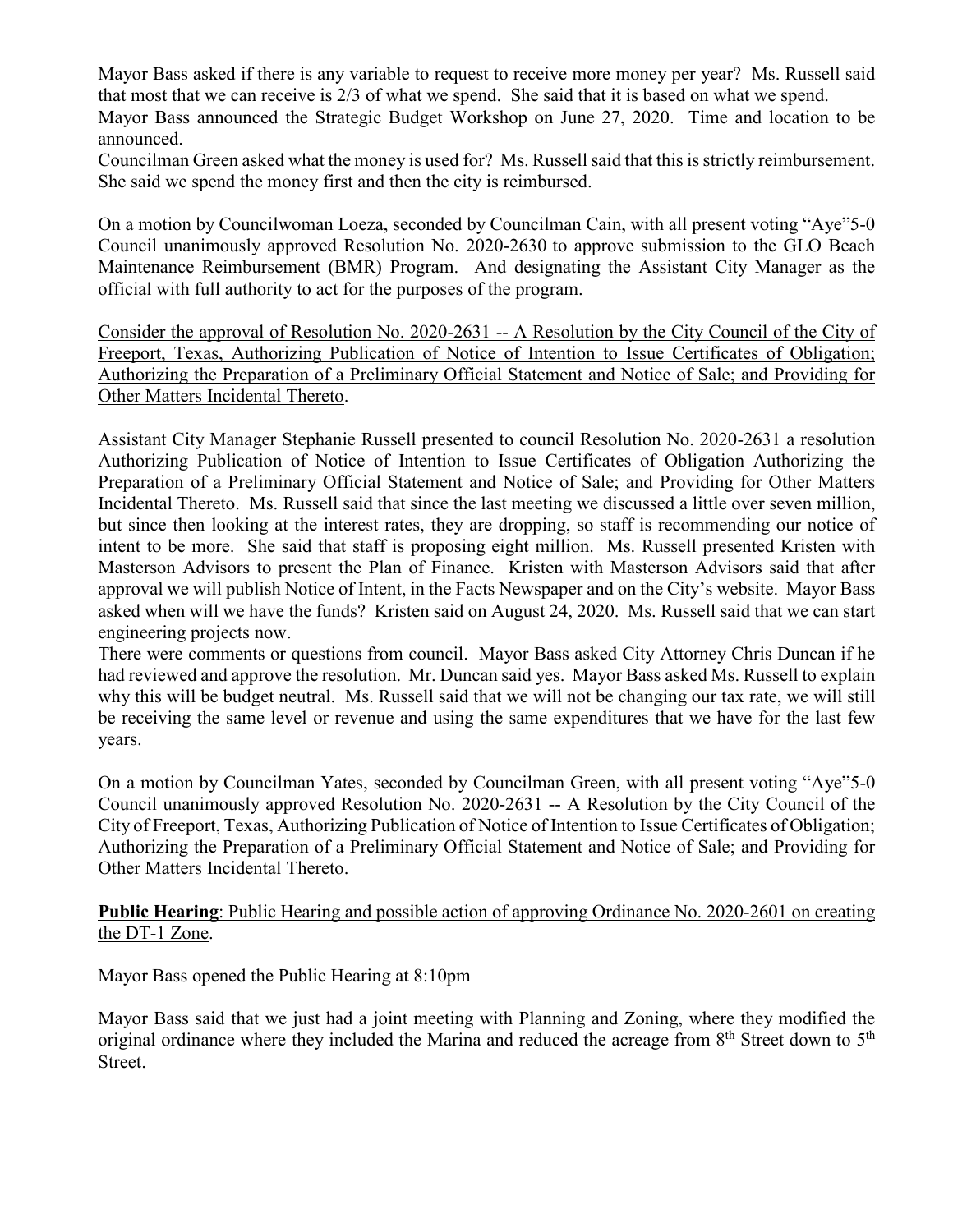Melanie Oldham said there was a lot of discussion at the Downtown Zoning Map at last week's Planning and Zoning meeting. She asked why not all the way down to 8<sup>th</sup> Street? She said that she feels that it is important to take it down to  $8<sup>th</sup>$  Street, she said that it will protect the city from Port expansion.

Jeff Pena spoke of his concerns on the Downtown Zoning. He had some questions about the Map of what was removed by the Board. Mr. Pena asked about Oak Street and Hickory. Mr. Pena said that we must do something, but we must make sure that we do it right. He said that standardization for the Downtown District is important. He said that he wants to encourage retail if there are offices to be used. He said that he does not believe that the idea of strictly retail we attract visitors.

Mr. Pena said that only attracting retail is a little short sided. He said that he thinks that we should include the business offices to be allowed in the Downtown area. Mayor Bass asked you want business office to be open on the first floor as well as the second floor? Mr. Pena said yes. It enhances versatility of the options that are offered to come Downtown, and because there is very limited second floor office space. Mr. Pena also said that a big issue of Downtown is the fountains, the lighting Downtown, and traffic control.

Councilwoman Loeza said a change was made to  $5<sup>th</sup>$  Street. She asked what will it take to expand that? City Manager Tim Kelty said if in the future we want to expand it, we will have to send notice out to property owners that are within 200 feet, hold a Public Hearing with the Planning Commission and get recommendation from them and then have a Public Hearing before Council.

Jessie Parker asked how far out from 8<sup>th</sup> Street will this go? Mayor Bass said that the Planning Commission modified the original proposal to redact from  $8<sup>th</sup>$  Street. Now it is 1495 to 5<sup>th</sup> Street, Cherry Street and Oak. He said this was passed by Planning and Zoning.

Melanie Oldham said that she thought the map could not be expanded, but that it could be reduced. She Said the Planning Commission gives the Mayor and City Council recommendations, she said that it was posted all the way thru 8<sup>th</sup> Street and covering the marina. She asked as a Council you cannot say no it should go to  $8<sup>th</sup>$  Street? Mayor Bass said that the way he understands is that council can do that, they cannot expand the boundaries, but we will generally follow the recommendation.

Ruben Renobato said that supports the idea of this, and the expansion to 8<sup>th</sup> Street. He said the Planning Commission makes a recommendation to City Council and then City Council is free to make their decision about the proposal. He said that he thinks this is a good plan. He said that we need to be committed to this plan, but he thinks expansion is necessary.

Freeport Economic Development Director, Courtland Holman said that he agrees with all that has been said. He said that all past history City of Freeport has done many studies. He said that the studies show the Downtown going to  $8<sup>th</sup>$  Street. He said the earliest date of these studies are from 1999 and the last is 2013. Mr. Holman said that you want to have the best opportunity for the Downtown to survive.

Councilman Ken Green said that Freeport was a vibrant place at one time. He said that the company Intermedics destroyed Freeport, we allowed them to rent every retail space in town. He said this is why Freeport has been a ghost town for 20-30 years. He said that in the short time he has been on Council we inherited a terrible past, but in the past few years we have come a long way. He said let's all work together on moving forward.

Betty Page spoke to council about being a small business owner, she said that she agrees with everything that has been said, she said that she agrees that we need to grow, but not at the expense of the small business owners. She said that her question is where will she fall in all of this? She said that her building is vacant. She said that she does not have a residential quarter in her building, will she be able to sleep in her building once she opens? Mayor Bass asked if he puts a cot and sleeps overnight, is he occupying the building as a residence? City Attorney Chris Duncan said that he will have to research this question to get the correct answer.

Mayor Bass asked Council if there were any questions or comments? Councilwoman Loeza said that she would like to confirm 8<sup>th</sup> Street in. Councilman Yates said that he wants to see the amended drawing before a decision is made.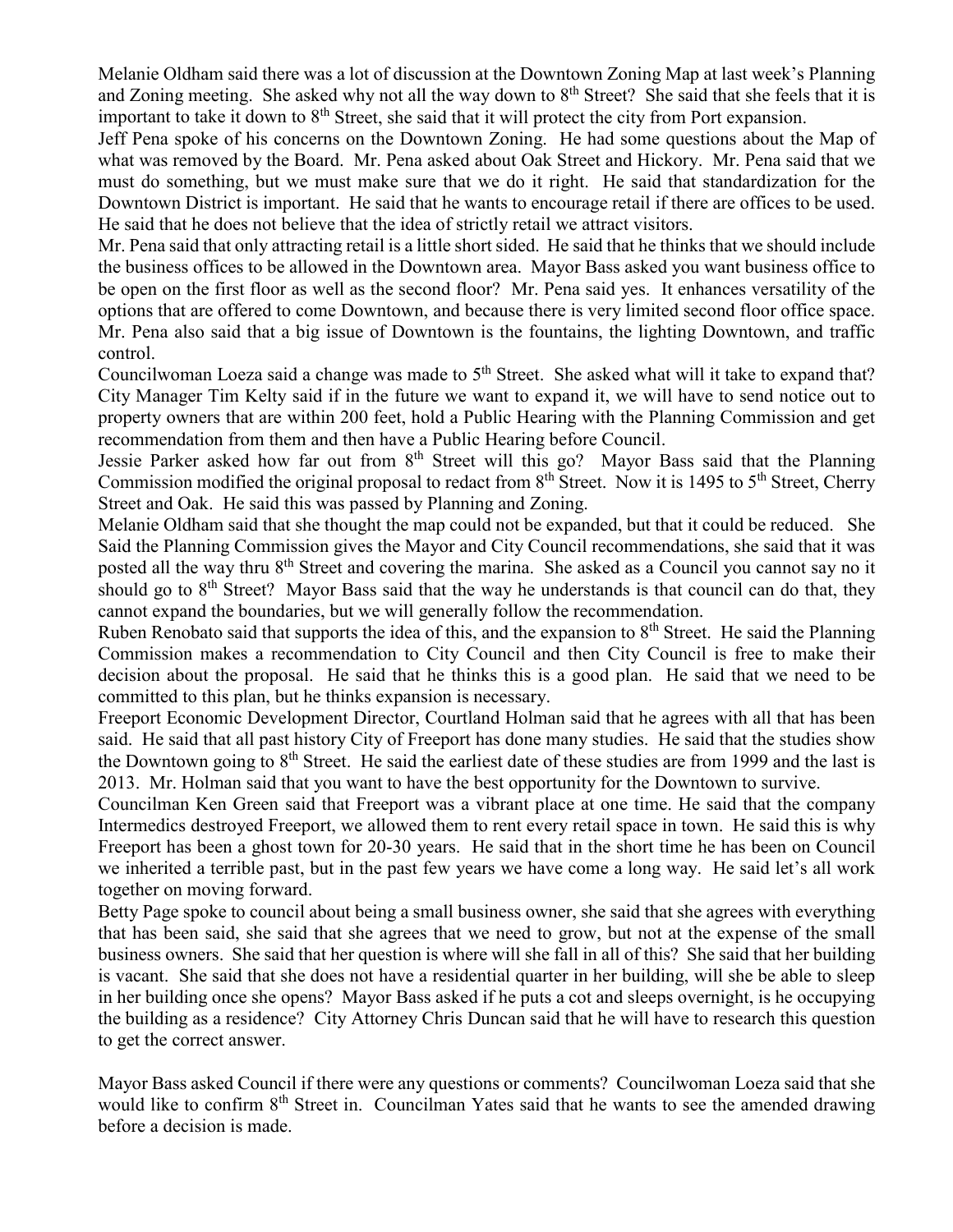Jeff Pena said that he lives at the old historic bank building. He said that he bought this building in 2016. He said that it has some residential lofts, and there is an office building in the bank, on the first floor. He asked will be grandfathered in.

Mayor Bass said that he agrees that offices should be on the first floor as well.

Public Hearing was closed at 8:45pm.

Regular Session was reconvened at 8:46pm.

Mayor Bass tabled this item until July 15, 2020, with a second from Councilman Yates.

# **WORK SESSION:**

Mayor Bass said that the VIC has moved, we need a sign that says where this has moved to. Mayor Bass also asked to get some prices on getting the Downtown fountains fixed. He also said that we have Boards and Commissions open he said that the applications are online. Mayor Bass said we have some exciting things coming and, some good changes.

Councilman Green asked about parking permits for Bryan Beach? City Manager Tim Kelty said that EDC subcommittee has been established for this. He asked about golf carts being allowed in the Marina area, he asked if this is legal to drive the golf carts on the streets? Chief Garivey said no, we cannot use golf carts even on the side of the road.

Councilman Cain asked what the schedule for heavy trash pickup with Waste Connections is. Billy Shoemaker said that this is once a week. Mr. Kelty said that they will pick up two cubic yards. He said if it is more than that, the property owner will have a charge. Councilman Cain said that he drove down every street in his ward today, and every street has large garbage to be picked up. Mr. Shoemaker said that the pickup is slower, because the volume has increased.

Councilwoman Loeza said she would like to see the fountain be repaired as well. She said that we put money into things, and she would like to see that these things get repaired. She asked about the Gulf Motors building that has been sold. Courtland Holman said that he knows who bought the property. He said that he is hoping to meet with the buyer and try and make something different for the property. She asked if there were any update on Church's Chicken. Billy Shoemaker said that everything is in their court, and the City is hoping that they will call tomorrow to pay the permit fees. Billy Shoemaker said that the building is going to be remodeled. Mayor Bass said that he thought the building was unsafe. Ms. Loeza said that the vehicles she has spoken of, has been cleared out, she said thank you.

Councilman Yates had no announcements or comments.

City Manager Tim Kelty said that they signed a contract today with the salary survey, he said that we are moving forward with that. He said that on June 27, 2020 we will have the Strategic Planning Workshop, he said that this will be a three- or four-hour meeting.

### Update on reports / concerns from Department heads

There was no comment from Department heads.

Open session was closed at 8:59 pm and Council entered into Executive Session.